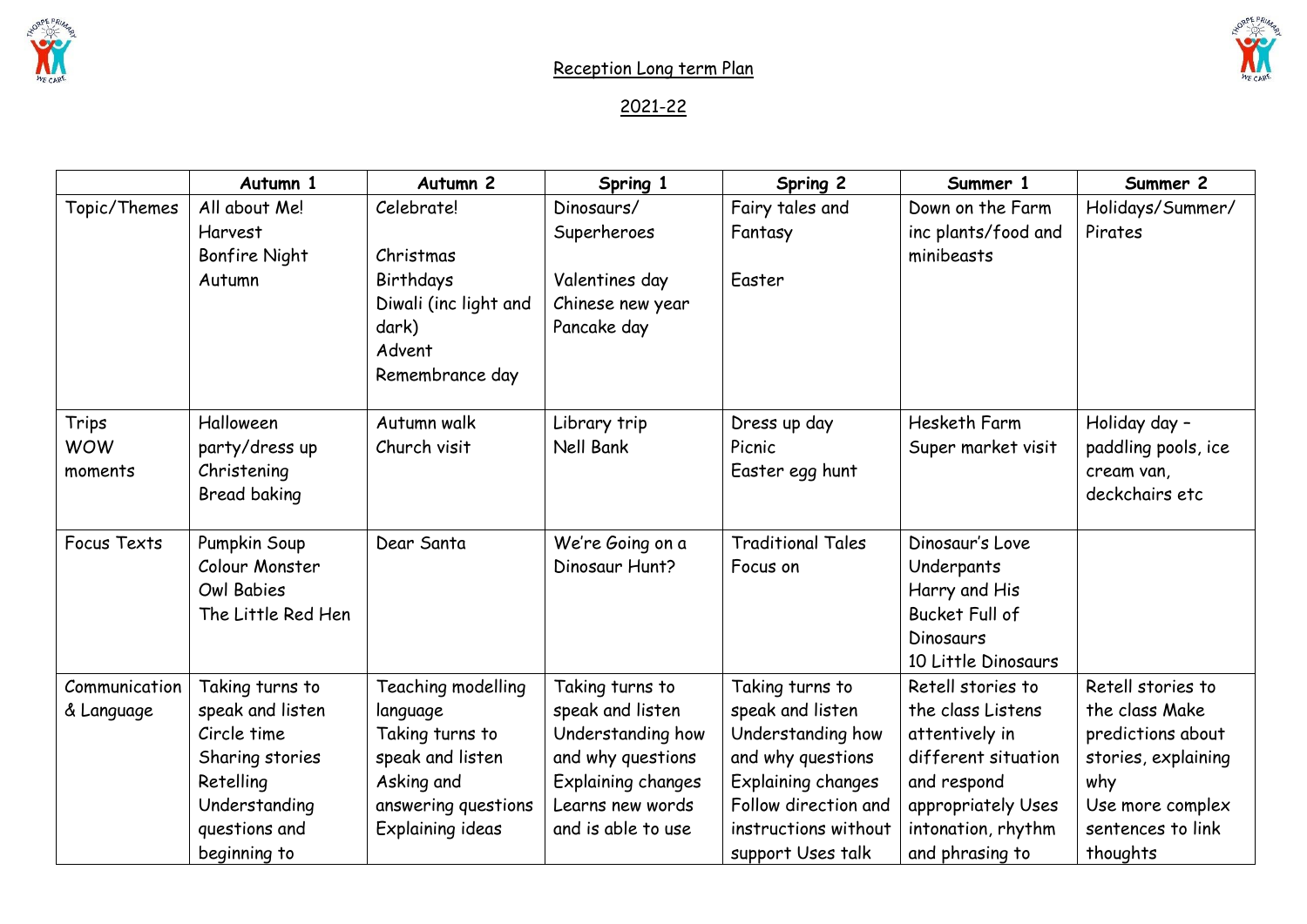|                         | respond<br>appropriately<br>Recognise and<br>respond to many<br>familiar sounds<br>Letters and Sounds<br>PHASE 1                                                                                                                                              | Joins in with<br>repeated refrains<br>Understands who<br>what where<br>Letters and Sounds<br><b>PHASE 1 &amp; 2</b>                                                                                                                                                        | them in<br>communicating<br>Letters and Sounds<br>PHASE 3 | to connect ideas,<br>explain what is<br>happening and<br>anticipate what<br>might happen next<br>Letters and Sounds<br>PHASE 3                                                                                                                                                                                                                                                                                                                             | make the meaning<br>clear to others.<br>Letters and Sounds<br>PHASE 4 | Participate in<br>discussions,<br>offering their own<br>ideas, using<br>recently introduced<br>vocabulary;<br>Letters and Sounds<br>PHASE 4/5                                                                                                                                                                                                                                                                                                                                       |  |
|-------------------------|---------------------------------------------------------------------------------------------------------------------------------------------------------------------------------------------------------------------------------------------------------------|----------------------------------------------------------------------------------------------------------------------------------------------------------------------------------------------------------------------------------------------------------------------------|-----------------------------------------------------------|------------------------------------------------------------------------------------------------------------------------------------------------------------------------------------------------------------------------------------------------------------------------------------------------------------------------------------------------------------------------------------------------------------------------------------------------------------|-----------------------------------------------------------------------|-------------------------------------------------------------------------------------------------------------------------------------------------------------------------------------------------------------------------------------------------------------------------------------------------------------------------------------------------------------------------------------------------------------------------------------------------------------------------------------|--|
| Maths                   | White Rose Maths<br>1,2,3,4,5.<br>objects)<br>more/one less)<br>Introduce a pentagon<br>Measurement - Time (My day)                                                                                                                                           | Number Place Value - Number to 5.<br>Addition and subtraction - sorting into groups<br>Number and place value - comparing groups<br>(Comparing quantities of identical<br>objects/comparing quantities of non-identical<br>Addition and subtraction - change within 5 (one |                                                           | White Rose Maths<br>Addition and subtraction - Numbers to 5. (Number<br>bonds to 5)<br>Number and place value - Numbers to 10. Counting<br>6,7 and 8<br>Counting to 9 and 10.<br>Comparing groups to 10.<br>Addition and subtraction - Addition to 10.<br>Combining two groups to find the whole. Number<br>bonds to 10 - tens frame.<br>Number bonds to 10 - part whole model<br>Geometry - Shape and space - Spatial awareness,<br>3d Shapes, 2D shapes. |                                                                       | White Rose Maths<br>Geometry - Exploring patterns - making simple<br>patterns<br>Exploring more complex patterns<br>Addition and subtraction - count on and back -<br>adding by counting on<br>Taking away by counting back.<br>Number and place value - numbers to 20. Counting<br>to 20.<br>Multiplication and division - Numerical patterns -<br>doubling, halving and sharing, odds and evens.<br>Measurement - Measure - length, height and<br>distance.<br>Weight<br>Capacity |  |
| Physical<br>Development | Developing fine and gross motor skills, promoted through continuous provision and purposeful activities. Pencil control and scissor<br>control. Moves freely in a range of ways and negotiates space successfully. Experiments with different ways of moving. |                                                                                                                                                                                                                                                                            |                                                           |                                                                                                                                                                                                                                                                                                                                                                                                                                                            |                                                                       |                                                                                                                                                                                                                                                                                                                                                                                                                                                                                     |  |
| Literacy                | Promoting and encouraging mark-making activities in independent play. Encouraging children to give meaning to marks they make<br>with pens, pencils, chalks, in the sand, with paintbrushes, etc.                                                             |                                                                                                                                                                                                                                                                            |                                                           |                                                                                                                                                                                                                                                                                                                                                                                                                                                            |                                                                       |                                                                                                                                                                                                                                                                                                                                                                                                                                                                                     |  |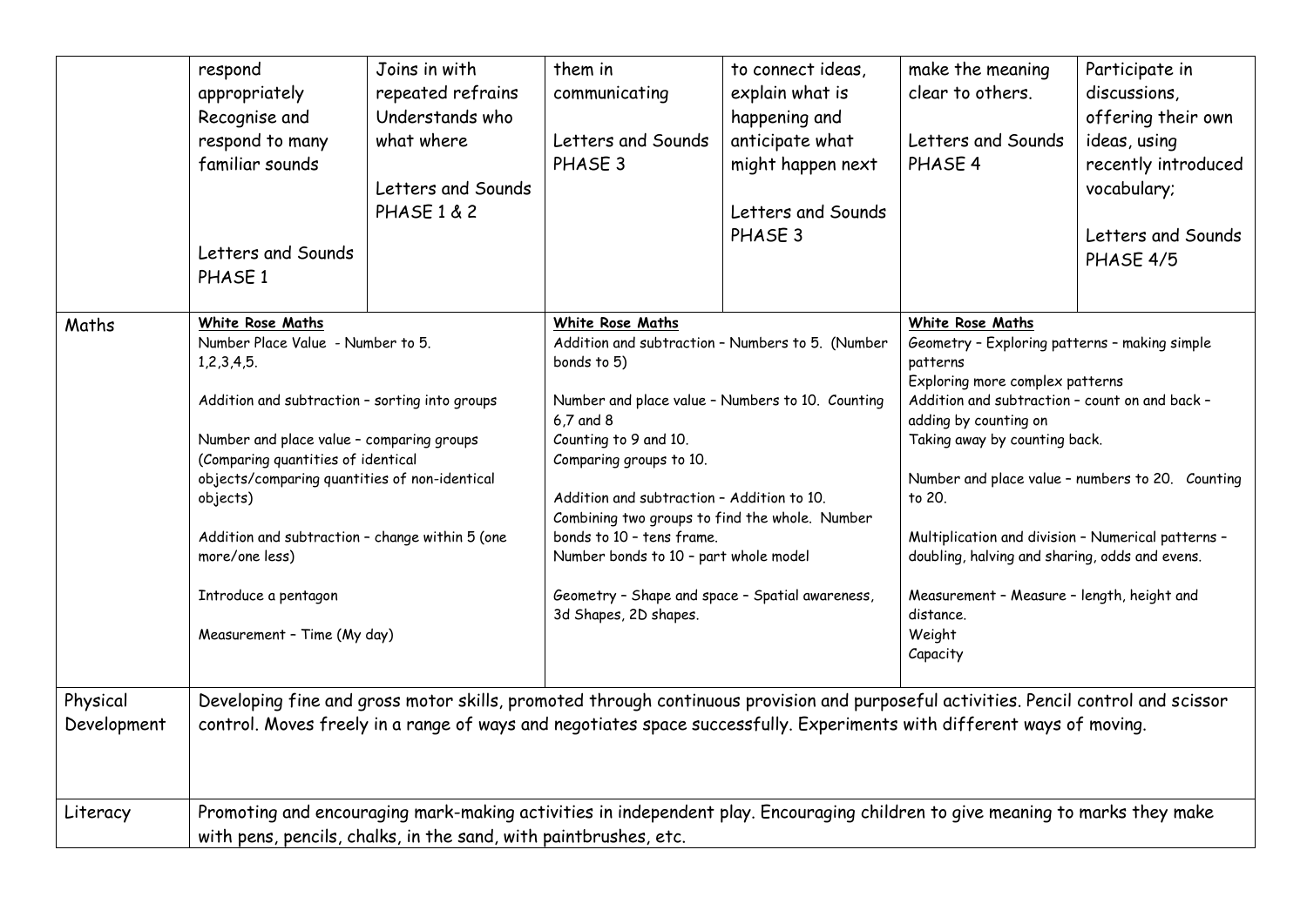|               | Rhyme/ alliteration  | Rhyme/ alliteration  | Rhyme/ alliteration  | Rhyme/ alliteration | Read words           | Read aloud simple    |
|---------------|----------------------|----------------------|----------------------|---------------------|----------------------|----------------------|
|               | Oral blending and    | Oral blending and    | Oral blending and    | Oral blending and   | consistent with      | sentences and        |
|               | segmenting Oral      | segmenting Giving    | segmenting           | segmenting Re-read  | their phonic         | books that are       |
|               | retelling of stories | meaning to marks     | Beginning to read    | what they have      | knowledge by         | consistent with      |
|               | Recognising rhyme    | and adding labels    | and form words and   | written to make     | sound-blending Use   | their phonics        |
|               | Mark making          | Resigning rhyme      | simple sentences     | sure it makes sense | and understand       | knowledge, including |
|               | pictures Reading     | independently        | Introduce phase 3    | Read and write      | recently introduced  | some common          |
|               | and writing CVC      | Reading and writing  | phonics into reading | words and form      | vocabulary. Apply    | exception words      |
|               | words Reading and    | CVC words Reading    | and writing          | sentences Form      | connectives in       | Begin to sequence    |
|               | writing phase 2      | and writing phase 2  | Awareness of the     | letters correctly   | writing to extend    | 2-3 sentences        |
|               | sounds Giving        | sounds Joins in with | way stories are      | Identify tricky     | sentence length      | within purposeful    |
|               | meaning to marks     | repeated refrains    | structured Form      | words to read and   | Apply sound          | fiction/ non-fiction |
|               | and they draw and    | Begin to form        | letters correctly    | write Retell/re-    | knowledge with       | writing, Use         |
|               | paint                | lower-case letters   | Identify tricky      | write a story.      | accuracy Retell/ re- | description in       |
|               | Writing labels       | correctly            | words to read and    | Write captions.     | write a story.       | extended pieces of   |
|               | Name writing         | Writing a            | write. Write         |                     | Write a sentence.    | writing. Write a     |
|               |                      | lists/labels         | captions             |                     |                      | series of sentences. |
| Understanding | Talk about           | Begin to understand  | Explore the natural  | Similarities and    | Know some            | Know some            |
| of the world  | members of their     | that some places     | world around them    | differences in      | similarities and     | similarities and     |
|               | immediate family     | are special to       | some places are      | different beliefs,  | differences          | differences          |
|               | and community        | members of their     | special to members   | celebrations and    | between things in    | between different    |
|               |                      | community            | of their community   | countries           | the past and now     | religious and        |
|               | Name and describe    |                      |                      |                     |                      | cultural             |
|               | people who are       | Family customs and   | Distinguish between  |                     | Describe their       | communities          |
|               | familiar to them.    | traditions at home   | familiar past and    | Understand the      | immediate            |                      |
|               |                      |                      | present events       | past through        | environment using    | Recognise some       |
|               | Distinguish between  | Develop knowledge    |                      | settings,           | knowledge from       | similarities and     |
|               | familiar past and    | and awareness of     |                      | characters and      | observation,         | differences          |
|               | present events       | different            | Spring changes       | events encountered  | discussion, stories, | between life in this |
|               |                      | celebrations and     |                      | in books read in    | non-fiction texts    | country ad life in   |
|               |                      | festivals            |                      | class and           | and maps             | other countries.     |
|               | Begin to understand  |                      |                      | storytelling.       |                      |                      |
|               | that some places     | Describe what they   |                      |                     | Know some            | Use ICT to interact  |
|               | are special to       | see, hear and feel   |                      |                     | similarities and     | with age             |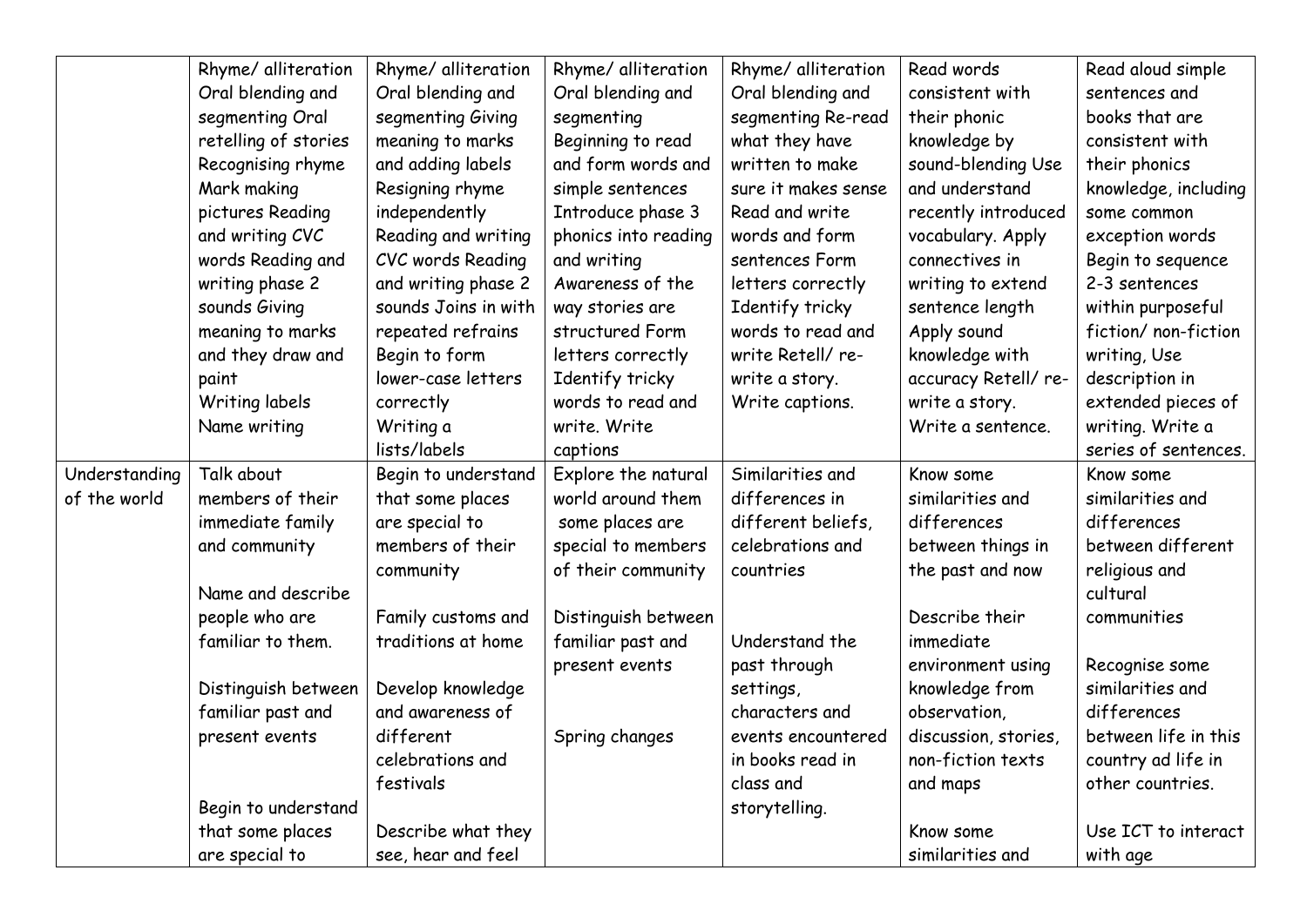|                                  | members of their<br>community<br>Understand the<br>effect of changing<br>seasons on the<br>natural world<br>around them                                                                                                                                                                                                                                                                                      | Explore the natural<br>world around them                                                                                                                                         |                               |                                                                                                                                                                                               |                                                                                                                                                                                       | differences<br>between the natural<br>world around them<br>and contrasting<br>environments<br>Summer changes                                                                                                                                                                    |  | appropriate<br>computer software                                                                                                                                                                                                                          |
|----------------------------------|--------------------------------------------------------------------------------------------------------------------------------------------------------------------------------------------------------------------------------------------------------------------------------------------------------------------------------------------------------------------------------------------------------------|----------------------------------------------------------------------------------------------------------------------------------------------------------------------------------|-------------------------------|-----------------------------------------------------------------------------------------------------------------------------------------------------------------------------------------------|---------------------------------------------------------------------------------------------------------------------------------------------------------------------------------------|---------------------------------------------------------------------------------------------------------------------------------------------------------------------------------------------------------------------------------------------------------------------------------|--|-----------------------------------------------------------------------------------------------------------------------------------------------------------------------------------------------------------------------------------------------------------|
| Expressive<br>Arts and<br>Design | Children are provided with open-ended opportunities to extend their Expressive Arts and Design experiences through role-play<br>opportunities within the learning environments and access to a creative area where they can draw, paint and make pictures and<br>models. Opportunities for experiences of music are built into the daily routine through song and dance and in time, through PE<br>sessions. |                                                                                                                                                                                  |                               |                                                                                                                                                                                               |                                                                                                                                                                                       |                                                                                                                                                                                                                                                                                 |  |                                                                                                                                                                                                                                                           |
|                                  | Select resources<br>with purpose Role<br>play with other<br>children<br>Joining in with<br>singing favourite<br>songs                                                                                                                                                                                                                                                                                        | Use a variety of<br>tools safely Return<br>to and build upon<br>previous learning<br>Creates sound with<br>musical instruments<br>Moving rhythmically<br>and respond to<br>music |                               | Create<br>collaboratively<br>sharing ideas,<br>resources and skills<br>Develop storylines<br>in their pretend<br>play Learning how<br>sound can be<br>changed Describe<br>and explore texture | Use various<br>construction<br>materials and tolls<br>with skill and<br>purpose<br>Develop storylines<br>in their pretend<br>play. Explore and<br>engage in music<br>making and dance | Share their<br>creations,<br>explaining the<br>process they have<br>used<br>Experiment with<br>colour, design,<br>texture, form and<br>function Perform<br>songs, rhymes,<br>poems and stories<br>with others, and -<br>when appropriate -<br>try to move in time<br>with music |  | Share their<br>creations,<br>explaining the<br>process they have<br>used<br>Make use of props<br>and materials when<br>role playing<br>characters in<br>narratives and<br>stories. Plays<br>cooperatively as<br>part of a group to<br>develop and act out |
| Personal,                        |                                                                                                                                                                                                                                                                                                                                                                                                              |                                                                                                                                                                                  |                               |                                                                                                                                                                                               | Rules, routines, boundaries and expectations will continually be a focus for the children during their time in the early years. These                                                 |                                                                                                                                                                                                                                                                                 |  | a narrative                                                                                                                                                                                                                                               |
| Social &                         | will be reinforced continually and built upon                                                                                                                                                                                                                                                                                                                                                                |                                                                                                                                                                                  |                               |                                                                                                                                                                                               |                                                                                                                                                                                       |                                                                                                                                                                                                                                                                                 |  |                                                                                                                                                                                                                                                           |
| Emotional                        |                                                                                                                                                                                                                                                                                                                                                                                                              | Moving on and settling in.<br>Building on play with other<br>Adapting to changes in routine,<br>Getting ready to move on. How                                                    |                               |                                                                                                                                                                                               |                                                                                                                                                                                       |                                                                                                                                                                                                                                                                                 |  |                                                                                                                                                                                                                                                           |
| Development                      | Learning new routines Getting                                                                                                                                                                                                                                                                                                                                                                                |                                                                                                                                                                                  | e.g. attending Worship, going | children Working as a team to                                                                                                                                                                 |                                                                                                                                                                                       | have we changed? What can we                                                                                                                                                                                                                                                    |  |                                                                                                                                                                                                                                                           |